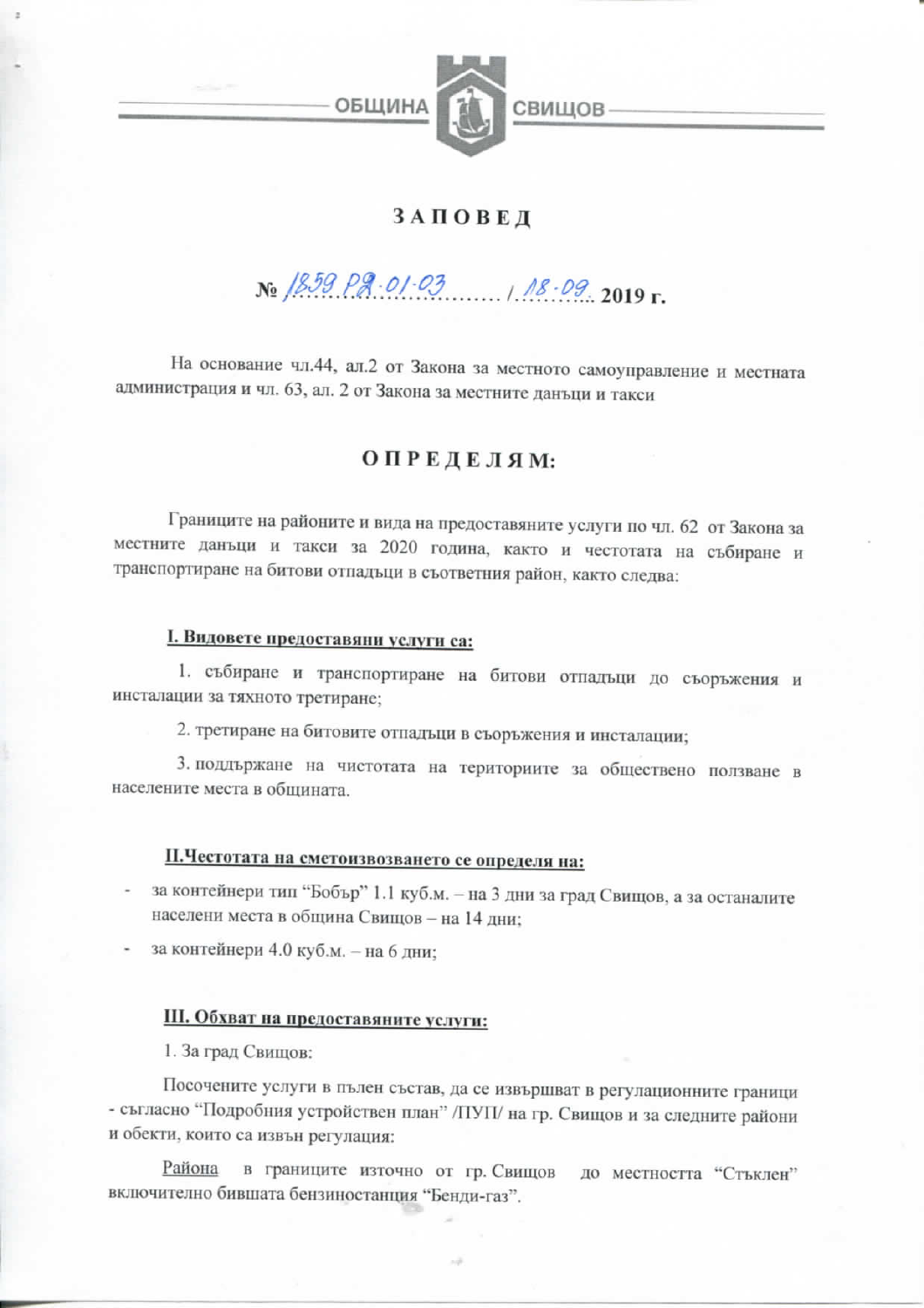Района в границите на местността "Паметниците", включително следните основни обекти: - Ресторанта в местността "Паметниците"; Археоложка база "Нове"; Дом за стари хора "Мария Луиза", СПА център "Перун".

Района в границите по пътя от бивше "Варово стопанство" до обект "Ловна хижа", включително имотите в близост до пътя.

Района на "Блатото" - на запад и юг от квартал "Западна индустриална зона" по протежение на пътя от Свищов за гарата на с. Ореш и отклонението за АЕЦ-Белене, за следните основни обекти в местността "Блатото"- База за вторични суровини, Бензиностанция "Миг", Бензиностанция "Петрол", бивш КТП-КАТ, бивш полигон на СБА, Профилакториум, "Сортови семена" - бивше ДЗС, "СИК-ИНВЕСТ", "Балджиев" ЕООД, "ФАВО" АД, бивша база на "Металснаб холдинг", ТПК "Първи май", "Недиком", "Резон" - Ив. Габровски, обект "Селището", "Свилоза" АД, "Свилоза - ЗИК" АД, "Свилоза - Сервиз" ЕООД, "Свилоза - Ярн" ЕООД, "Свилоцел" ЕАД, "ТЕЦ - Свилоза" АД, както и имотите разположени в близост до свързващите ги пътиша.

Района в границите на местността "Манастирски трап" - от разклона на пътя за с. Царевец до манастира "Успение Богородично", включително самия манастир, Хотелски комплекс "Манастира" и всички имоти разположени в близост до него, новия гробищен парк и бившето опитно поле на пътя за с. Царевец.

2. За селата Алеково, Александрово, Българско Сливово, Вардим, Горна Студена, Драгомирово, Деляновци, Козловец, Морава, Овча Могила, Ореш, Хаджидимитрово, Совата, Червена и Царевец, услугите в пълен състав да се извършват в регулационните граници на населените места.

3. За всички имоти намиращи се извън районите в които общината е организирала събиране и транспортиране на битови отпадъци до съоръжения и инсталации за тяхното третиране, предоставените услуги са:

• третиране на битовите отпадъци в съоръжения и инсталации;

• поддържане на чистотата на териториите за обществено ползване в населените места и селищните образувания в общината.

4. В населените места да се извършва зимно и лятно подържане чистотата на улици, тротоари, площади, паркове, градинки, детски и спортни площадки, междублоковите пространства, зелени площи и др. площи за обществено ползване;

5. В извън населените места да се извършва зимно и лятно почистване на местните пътища, автобусни спирки, отбивки и т.н., ликвидиране на нерегламентирани сметища възникнали на териториите за обществено ползване, почистване на замърсени терени и други дейности по поддържане чистотата на териториите за обществено ползване.

Контрол по изпълнение на заповедта възлагам на Зам. кмета по "Отбранително мобилизационна подготовка, транспорт и чистота".

Заповедта да се обяви публично до 31.10.2019 г. и се постави на таблото в сградата на Общинска администрация - Свищов и се публикува на интернет сайта на Обшина Свищов. **STOLE**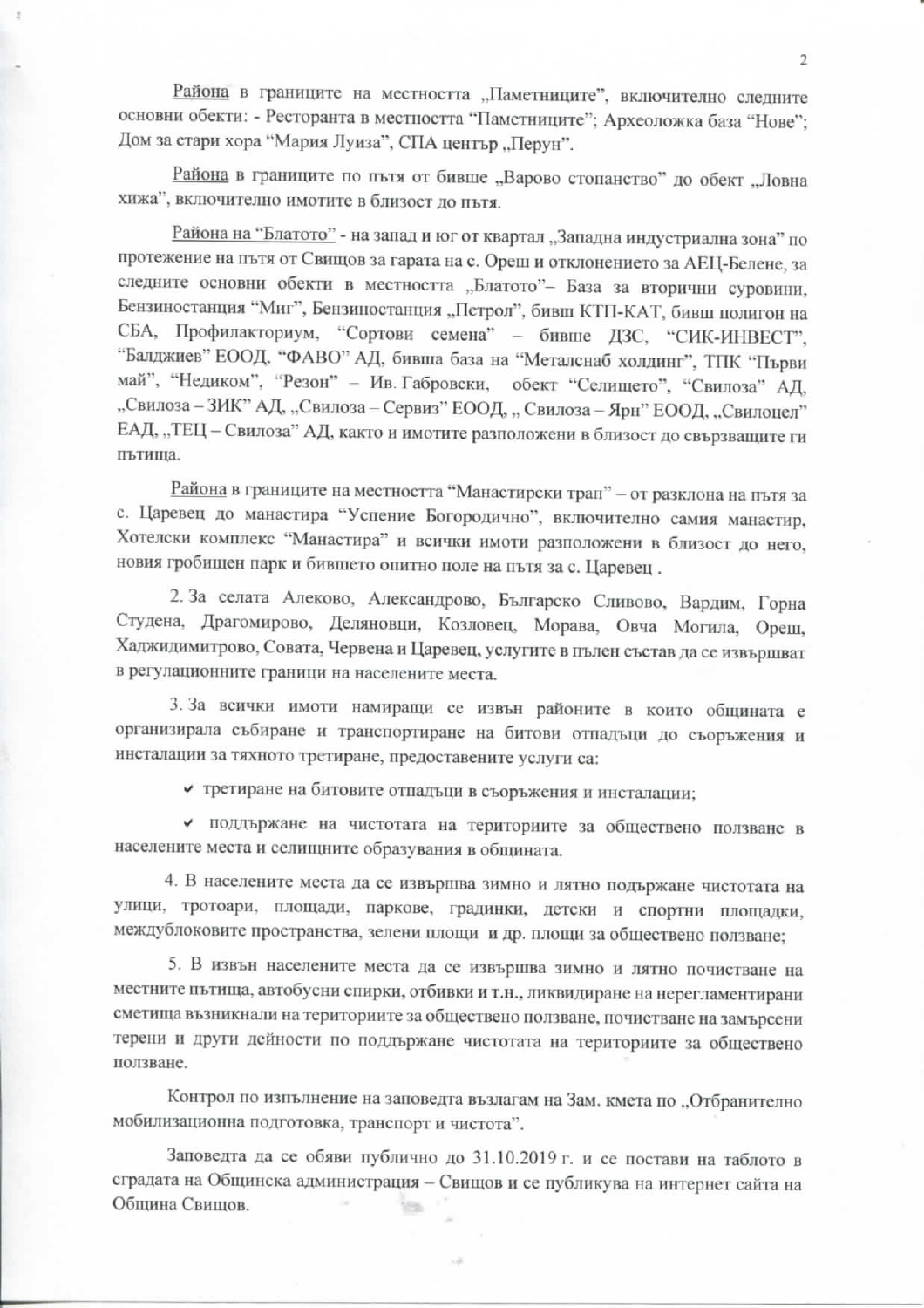Приложение: Списък на улиците. жилищните и индустриални квартали в регулация, съгласно "Подробния устройствен план" на гр. Свищов.

**KMET HA KMET ОБЩИНА СВИЩОВ:** Г. ГЕНЧЕВ/

Заличени данни на основание чл. 4 и следващите от ОРЗД

Л

Заличени данни на основание чл. 4 и следващите от ОРЗД

Съгласували:

Зам кмет "ОМПТЧ".

 $E$  *E. Anues* 

Директор дирекция ... ФД":

Началник отдел "КТОКС"

Заличени данни на основание чл. 4 и следващите от ОРЗД /М. Петров/

Заличени данни на

основание чл. 4 и следващите от ОРЗД  $Mm$  R  $npue$ 

Н-к отдел "Общински приходи"

Заличени данни на основание чл. 4 и следващите от ОРЗД /И. Дачев/

 $\overline{3}$